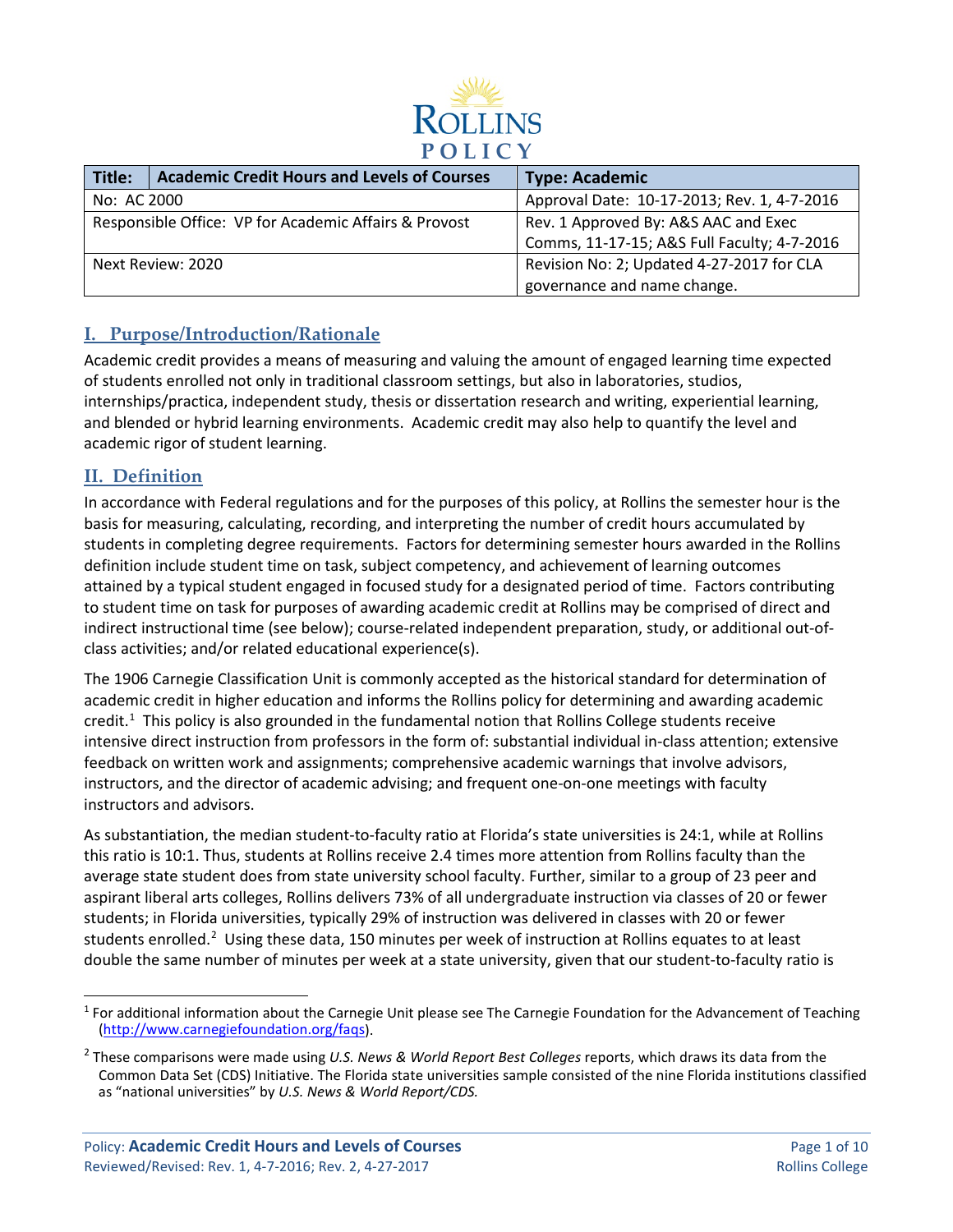less than half that of a state university, and given that more than double the percentage of our undergraduate instruction is delivered via classes of 20 or fewer students.

In practice and for the purposes of this policy, at Rollins College a direct or indirect instructional hour is defined as a 50-minute period and a course-related out-of-class activity hour is defined as a 60-minute period.

# **III. Procedure or Application**

This policy applies to all courses that award academic credit as described in the sections that follow (e.g., any course that appears on an official transcript issued by the College) regardless of the mode of delivery including, but not limited to, traditional lecture-discussion, independent study, hybrid/online, seminar, laboratory, or other formats. Academic units and appropriate faculty governance bodies of the College are responsible for ensuring that academic credit is awarded at appropriate levels for work that meets the requirements outlined in this policy.

## **College of Liberal Arts (CLA) and Hamilton Holt School (Holt) Undergraduate Course Credit**

Undergraduate course credit is typically determined on the basis of direct and indirect instructional time; course-related independent preparation, study, or additional out-of-class activities; related educational experience(s); and/or equivalent factors, as outlined previously. Rollins faculty expect undergraduate students to spend a minimum of two and one-half (2.5) hours (60-minute periods) per week working on course-related activities for every hour (50-minute period) of engaged learning time, an increased expectation from the commonly accepted higher education practice that students spend approximately two hours (60-minute periods) outside of direct/indirect instructional time for every hour (50-minutes) of direct/indirect instructional time.

## Examples:

- For a typical four-semester-hour undergraduate course, the College schedules three (50-minute) hours of direct or indirect instructional time or the equivalent per week across a 14-week semester, a total of 42 (50-minute) hours per semester. Course learning outcomes and assignments are designed to require a typical student to spend an additional 7.5 (60-minute) hours per week, or 105 (60-minute) hours per semester, on outside preparation or course-related activities. The total engaged learning time for the semester is 147 hours. Non-laboratory courses that provide students with an additional fourth or a fifth (50-minute) hour of direct instructional time per week earn a maximum of five semester hours. Laboratory courses earn up to five or six semester hours depending on the length of the laboratories (two or four 50-minute hours). Studio and performance courses generally earn two to three semester hours.
- Academic credit awarded for short-term courses of variable length is determined proportionally based on the following calculation: each semester hour of academic credit requires a minimum of 9 (50-minute) hours of direct instructional time combined with 22.5 (60-minute) of additional preparation or course-related activities, for a total of 31.5 hours of engaged learning time.

*Assurance of Standards*. In each syllabus, faculty members must specify activities seen as justifying the fourth credit hour. Outside-of-class work may include additional reading and/or writing, fieldwork, research, experiential education, small group projects, etc. Course syllabi will be sampled and reviewed on a regular basis to assure compliance.

All syllabi must include the following statement and identification of additional outside-of class expectations for the fourth semester hour.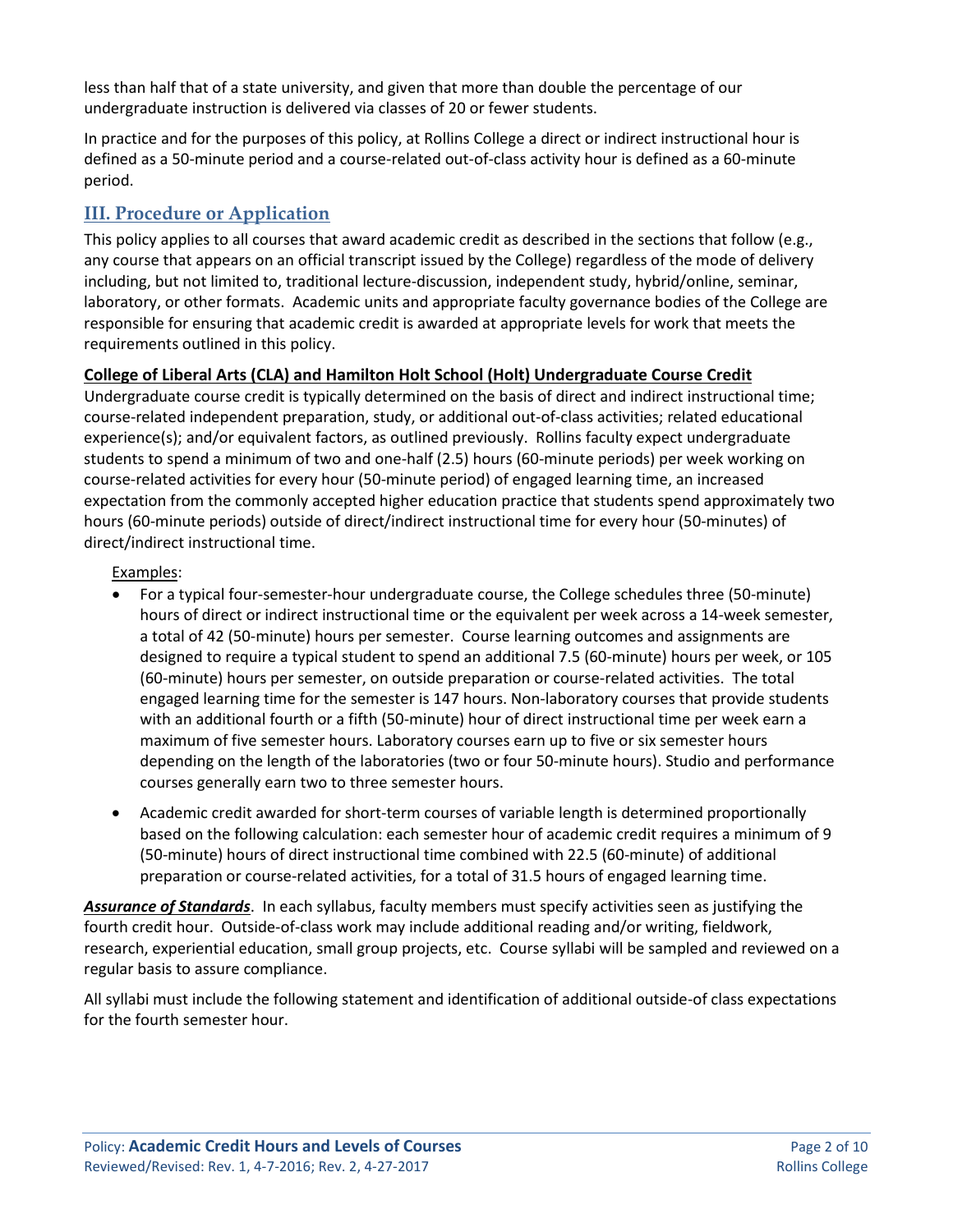## **Credit Hour Statement.**

Rollins College offers four-credit-hour courses that provide three (50-minute) hours of direct or indirect instructional contact. The value of four credit hours reflects the substantial individual attention each student receives from instructors as well as additional out-of-class activities. Faculty require that students undertake at least 7.5 (60-minute) hours of outside work per week, averaged over the course's duration and equaling two and one-half (2.5) 60-minute hours of outside work for every one (50 minute) hour of scheduled class time. In this course, the additional outside-of-class expectations are [please fill in what this course requires, e.g., additional reading and/or writing, fieldwork, research, experiential education, small group projects, etc.]:

New faculty will be informed during their Orientation that Rollins offers four-credit-hour courses and that faculty expectations should be commensurate with this expectation. The Curriculum Committee of the College of Liberal Arts (CLA) will include review of this expectation before new courses are approved.

## **Hamilton Holt School (Holt) Evening Graduate Program Course Credit**

Holt graduate course credit is typically determined on the basis of direct instructional time; course-related independent preparation, study, or additional activities; related educational experience(s); and/or equivalent factors, as outlined previously. Holt graduate students are expected to spend a minimum of three to four hours (60-minute) hours per week working on course-related activities for every 50-minute hour of direct or indirect instructional time. Course credit in Holt graduate courses may be set at three or four semester hours of per course dependent upon the level of course-related activities expected outside of direct instructional time. In programs where a typical course earns four semester hours of credit, longer, deeper, or experiential learning is required through additional projects, reading of the literature of the discipline, writing, training, or professional publications (*see Appendix I: MHR Credit Hour Justification, MLS Credit Hour Justification*).

## Examples:

- For a typical three-semester-hour graduate level course, the College schedules three (50-minute) hours of direct instructional time per week or the equivalent across a 14-week semester, a total of 42 (50-minute) hours per semester. Course learning outcomes and assignments are designed to require a typical student to spend an additional nine (60-minute) hours per week, or 126 (60 minute) hours, per semester, in course-related activities and/or preparation. The total engaged learning time for the semester is 168 hours.
- For a typical four-semester-hour graduate course, the College schedules three (50-minute) hours of direct or indirect instructional time or the equivalent per week across a 14-week semester, a total of 42 (50-minute) hours per semester. Course learning outcomes and assignments are designed to require a typical student to spend an additional 12 (60-minute) hours per week, or 168 (60-minute) hours per semester, in course-related activities and/or preparation. The total engaged learning time for the semester is 200 hours.
- Academic credit awarded for short-term courses of variable length at the graduate level is determined proportionally based on the following calculation: each semester hour of academic credit requires a minimum of 9 (50-minute) hours of direct or indirect instructional time combined with 27 (60-minute) hours of course-related activities and/or preparation, for a total of 36 hours of engaged learning time per hour.

Validation of factors contributing to and calculation of academic credit (semester hours) awarded and levels of courses are determined by academic departments. The Curriculum Committee of the College of Liberal Arts (CLA) will include review of this expectation before new courses are approved.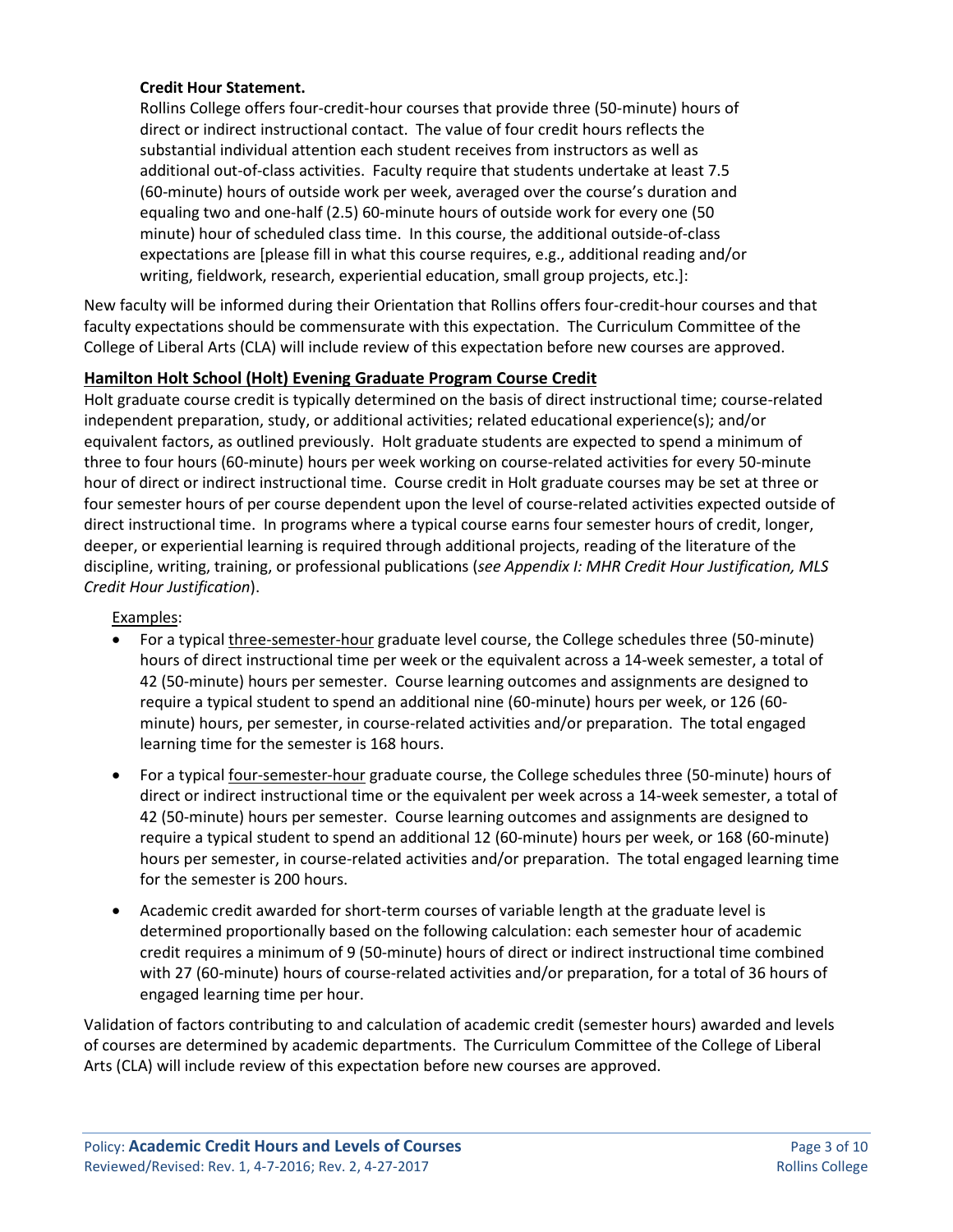## **Crummer Graduate School of Business (Crummer) Course Credit**

Crummer graduate course credit is typically determined on the basis of direct instructional time; courserelated independent preparation, study, or additional activities; related educational experience(s); and/or equivalent factors, as outlined previously. Crummer graduate students are expected to spend a minimum of three hours per week working on course-related activities for every hour of direct instructional time. Course credit in Crummer's graduate courses is typically set at three semester hours of per course.

Examples:

- Early Advantage and Professional MBA students are scheduled for 180 minutes of direct instructional time, or the equivalent, per week across a 12-week semester, a total of 36 hours per semester. Course learning outcomes and assignments are designed to require a typical student to spend an additional 9 hours per week, or 108 hours, per semester, in course-related activities and/or preparation. The total engaged learning time for a typical 12-week offering is 144 hours.
- Executive MBA students are scheduled for 240 minutes of direct instructional time, or the equivalent, per week across an 8-week session, a total of 32 hours per session. Course learning outcomes, on-line sessions and assignments are designed to require a typical student to spend an additional 12 hours per week, or 96 hours, per semester, in course-related activities and/or preparation. The total engaged learning time for a typical 8 week offering is 128 hours.
- Executive Doctorate in Business Administration students are scheduled for 160 minutes of direct instructional time, or the equivalent, per week across an 12-week session, a total of 32 hours per semester. Course learning outcomes, on-line sessions, meetings with advisors, and assignments are designed to require a typical student to spend an additional 12 hours per week, or 144 hours, per semester, in course-related activities and/or preparation. The total engaged learning time for a 12-week offering is 176 hours.

Validation of factors contributing to and calculation of academic credit (semester hours) awarded and levels of courses are determined by academic departments. Proposals are then reviewed and approved by the appropriate faculty governance bodies.

## **IV. Related Policies or Applicable Publications**

*Faculty Handbook*, **All Faculty of Rollins College, Section II Policies and Procedures**, Policy on Academic Credit Hours and Levels of Courses

**V. Appendices/Supplemental Materials**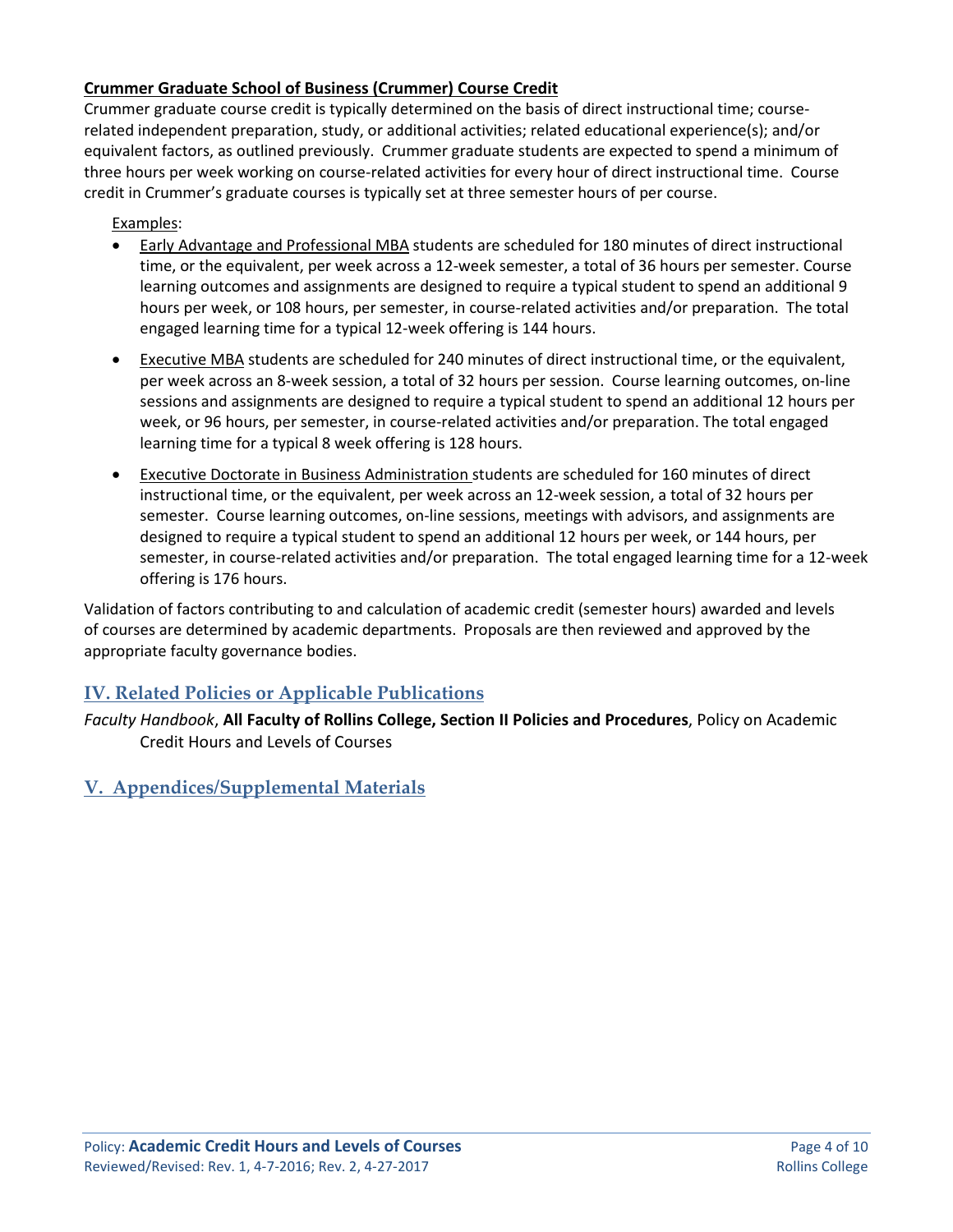From: Don Rogers Sent: Tuesday, October 01, 2013 10:42 AM To: Toni Holbrook Subject: MLS Clarification re: Credit Hours

When Holt graduate programs were asked to go to 4 credit hours from 3, we agreed. We did not initiate the change.

At the time we agreed to increase the time spent out-of-class to justify the additional credit hour. We did so by adding projects and additional material. Strategic HRM requires students to write & submit an article for publication. Recruiting, Selection, & Retention and Employment & Labor Law require significantly more outside reading of original documents (and legal cases). Training & Development required students to actually conduct a training program for their organization. Organization Change & Development required a large scale OD project. Etc.

We have continued the policy of longer, deeper engagement in HR content material & experiential learning. We use this in advertising, promotion, and external reviews as a differentiating factor.

The move to 4 credit hours also provides a financial benefit to our students. Many of our students from large companies receive tuition remission based on the number of credit hours. A four credit hour course provides remission of a larger percentage of the total per course tuition (a fact noted by some of our students from Disney, Florida Health, and OIA).

Donald P. Rogers, PhD, SPHR, GPHR Professor, Business & Social Entrepreneurship Director, Master of Human Resources (MHR) **Rollins College** 1000 Holt Avenue #2723 Winter Park, FL 32789-4499 407-646-2348

1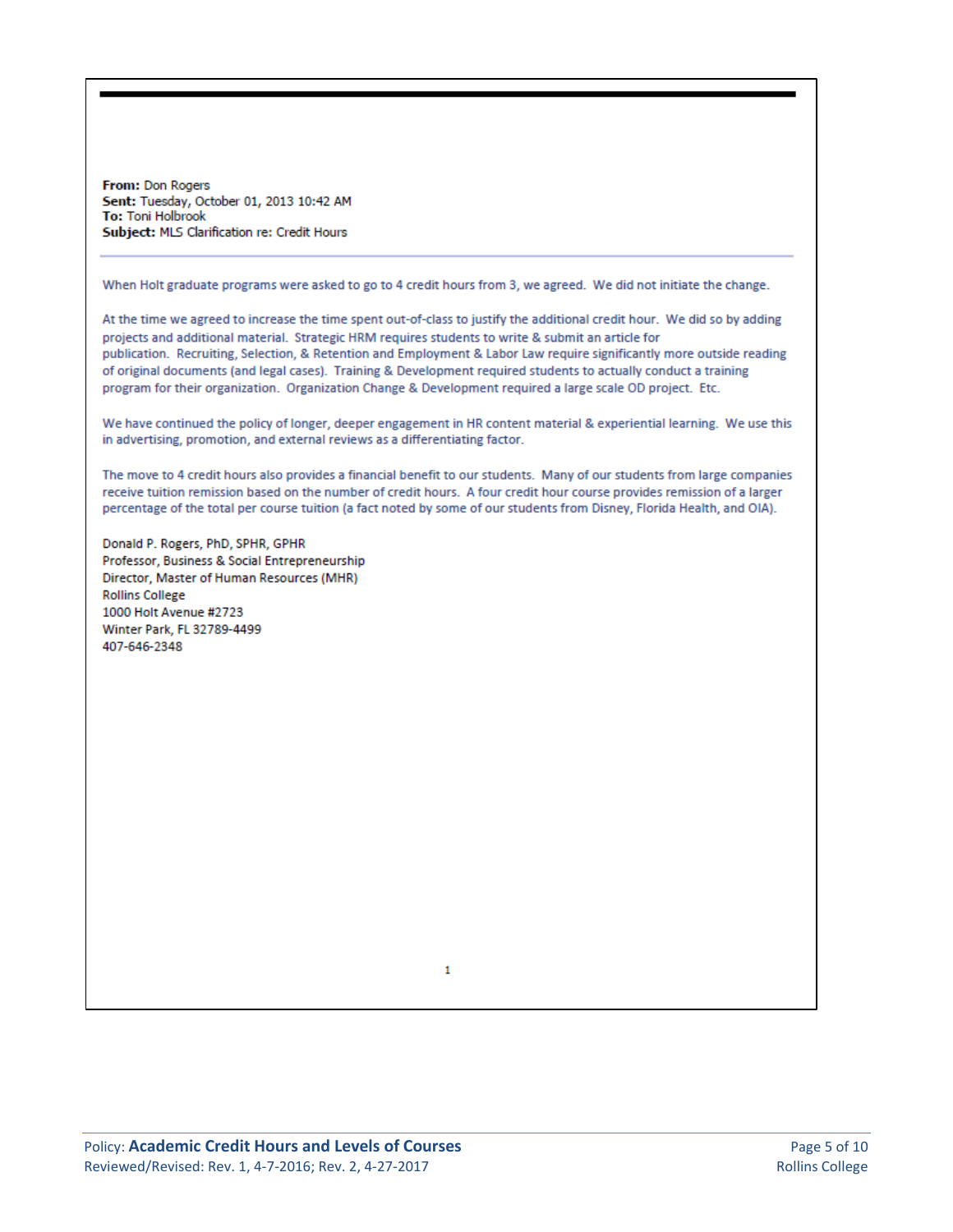From: Patricia Lancaster Sent: Monday, October 28, 2013 2:32 PM To: Toni Holbrook Subject: MLS Clarification re: Credit Hours

The MLS program adopted the 4-credit course standard when the undergraduate program moved to a system that awarded 4 credits for a regular course. I believe that it was, at the time, designated a Rollins Unit (RU). The expectation was that courses would require students to do a significant amount of independent work each week in addition to the 150 minutes that they spent in class.

Prior to the change, the credit for an MLS course was 3.3 semester hours. The MLS faculty reviewed course requirements, especially in the six core courses to make certain that the amount of work required outside of class was sufficient to justify awarding 4 credits.

Because most courses are taught as seminars, it is virtually impossible for a student to succeed without spending three or more hours outside of class for every hour in class. In contrast to courses taught in lecture style with learning evaluated through tests, the learning experience in MLS courses is based on the students' ability to contribute meaningfully to the discussion of the assigned readings. Both the reading and writing assignments in MLS courses require significant time outside of class. In most courses students read at least one book a week as well as supplementary critical and analytical texts, usually made available by the professor using Blackboard courseware.

Students in the first core course, Human Order, write one paper each week and a longer paper at the end of the term. In the second core course, Religion and Western Culture, they write several short papers and one long research paper. The research project is monitored from note-taking, through outline and draft form, to final draft. The emphasis on writing and research in these first two courses prepares students for the work they will do in subsequent courses and in the thesis project.

Often students are required to present written and oral reports to the class two or three times each semester. Thus, a student in the third core course, Origins of Modernity, will read at least one book each week, make at least two presentations in class, write two or three short papers on subjects other than their presentation topics, and write one longer paper.

Patricia Lancaster, Ph.D. Director, Master of Liberal Studies **Rollins College** 203 E. Lyman Winter Park, FL 32789

Phone: 407-657-0028 Office: 218 Holt School (2<sup>nd</sup> floor)

 $\mathbf{1}$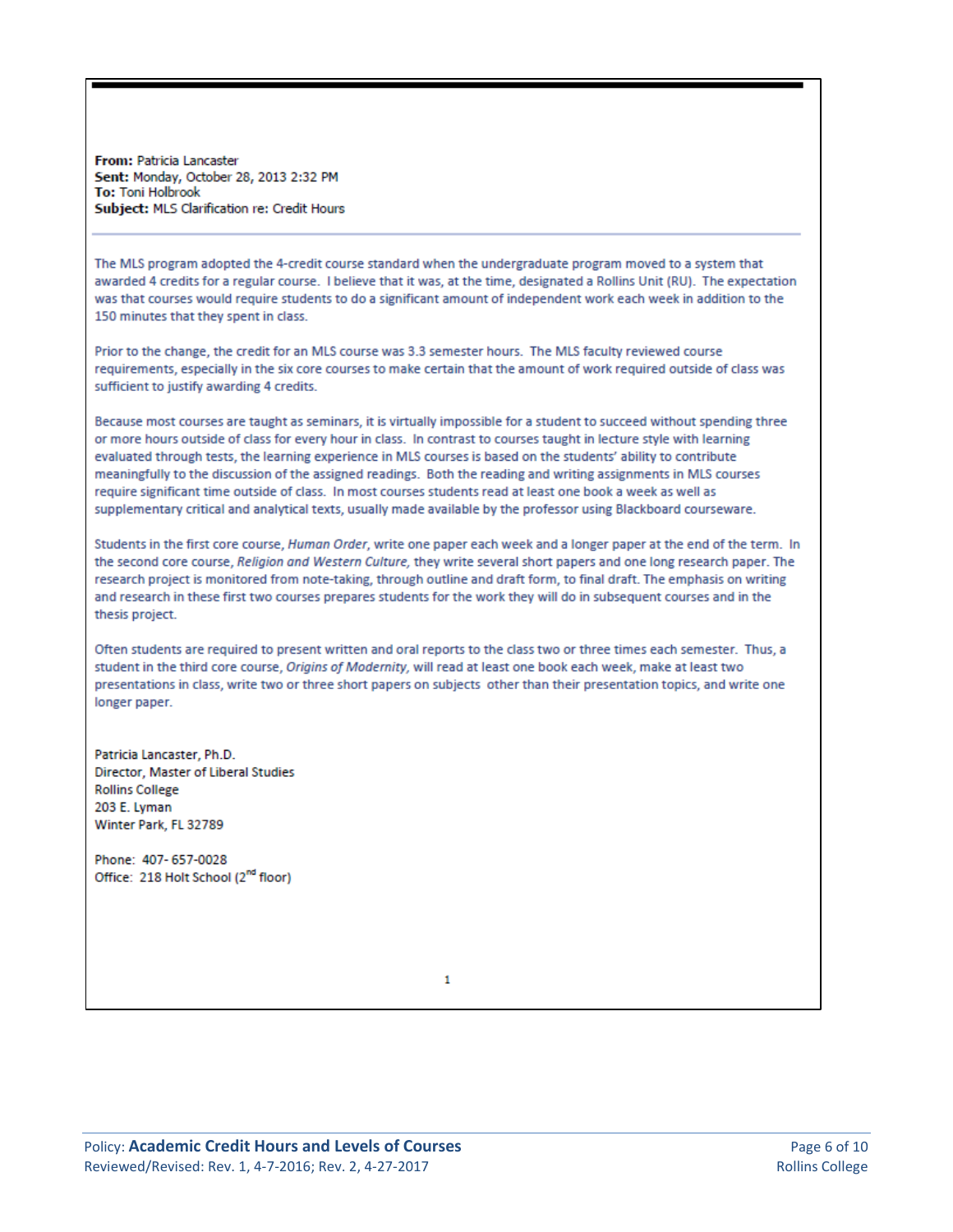

Southern Association of Colleges and Schools Commission on Colleges 1866 Southern Lane Decatur, Georgia 30033-4097

#### **CREDIT HOURS**

#### **Policy Statement**

As part of its review of an institution seeking initial or continuing accreditation, the Southern<br>Association of Colleges and Schools Commission on Colleges (SACSCOC) conducts reviews of an institution's assignment of credit hours. Academic credit has provided the basis for measuring the amount of engaged learning time expected of a typical student enrolled not only in traditional classroom settings but also laboratories, studios, internships and other experiential learning, and distance and correspondence education. Students, institutions, employers, and others rely on the common currency of academic credit to support a wide range of activities, including the transfer of students from one institution to another. For several decades, the federal government has relied on credits as a measure of student academic engagement as a basis of awarding financial aid.

The purpose of this policy is to provide guidance to institutions and evaluation committees on the Commission's expectations regarding credits and to set forth the federal regulations regarding the award of credit.

Federal Definition of the Credit Hour. For purposes of the application of this policy and in accord with federal regulations, a credit hour is an amount of work represented in intended learning outcomes and verified by evidence of student achievement that is an institutionally established equivalency that reasonably approximates

- 1. Not less than one hour of classroom or direct faculty instruction and a minimum of two hours out of class student work each week for approximately fifteen weeks for one semester or trimester hour of credit, or ten to twelve weeks for one quarter hour of credit, or the equivalent amount of work over a different amount of time, or
- 2. At least an equivalent amount of work as required outlined in item 1 above for other academic activities as established by the institution including laboratory work, internships, practica, studio work, and other academic work leading to the award of credit hours.

Guidelines for Flexibility in Interpretation. An institution is responsible for determining the credit hours awarded for coursework in its programs in accordance with the definition of a credit hour for Federal program purposes. The definition does provide some flexibility for institutions in determining the appropriate amount of credit hours for student coursework.

- · The institution determines the amount of credit for student work.
- A credit hour is expected to be a reasonable approximation of a minimum amount of student work in a Carnegie unit in accordance with commonly accepted practice in higher education.
- The credit hour definition is a minimum standard that does not restrict an institution from setting a higher standard that requires more student work per credit hour.
- The definition does not dictate particular amounts of classroom time versus out-of-class student work.
- In determining the amount of work the institution's learning outcomes will entail, the institution may take into consideration alternative delivery methods, measurements of student work, academic calendars, disciplines, and degree levels.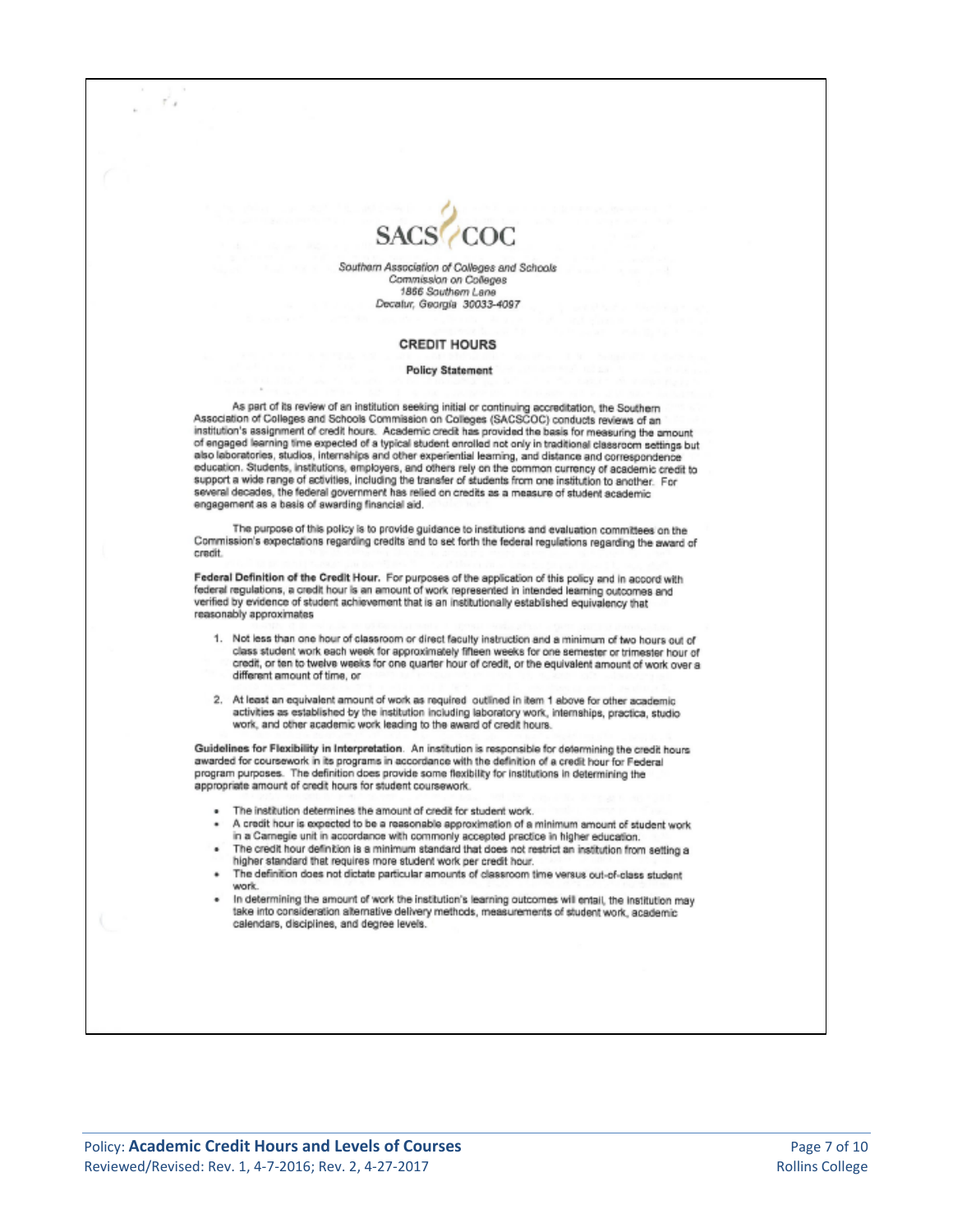- To the extent an institution believes that complying with the Federal definition of a credit hour would not be appropriate for academic and other institutional needs, it may adopt a separate measure for those purposes.
- Credits may be awarded on the basis of documentation of the amount of work a typical student is expected to complete within a specified amount of academically engaged time, or on the basis of documented student learning calibrated to that amount of academically engaged time for a typical student.

The intent of the above flexibility as provided by Federal guidance is to recognize the differences across institutions, fields of study, types of coursework, and delivery methods, while providing a consistent measure of student work for purposes of Federal programs.

Commission Obligations in the Review of the Credit Hour. The Commission reviews the institution's (1) policies and procedures for determining credit hours, including clock to credit hour conversions, that the institution awards for coursework and (2) the application of its policies and procedures to its programs and coursework. Following the evaluation, the Commission is obligated to make a reasonable determination regarding the institution's assignment of credit hours and whether it conforms to commonly accepted practice in higher education. In doing so, the Commission may use sampling or other methods in its evaluation. As with the identification of non-compliance with other standards, the Commission is obligated to take action in accord with that used in relation to other standards of non-compliance. If the Commission finds systemic non-compliance with this policy or significant non-compliance regarding one or more programs at the institution, the Commission is required to notify the U.S. Secretary of Education.

#### Procedures

- Institutions preparing Compliance Certifications in anticipation of reaffirmation of 1. accreditation (accredited institutions) or initial membership (candidate institutions). The institution will be required to document compliance with Federal Requirement 4.9 (Definition of Credit Hours) as relates to credit hours. If the Board imposes a public sanction or takes adverse action in part or in full for continuing non-compliance with FR 4.9 as applies to the credit hour, the Commission will notify the U.S. Secretary of Education. The institution will be informed of such action.
	- Institutions undergoing substantive change review related to an academic program review in anticipation of continuing accreditation. The institution will be required to address Federal Requirement 4.9 (Definition of Credit Hours) as part of its prospectus (program expansion) or application (degree level change). Following review of the prospectus, Commission staff will refer the substantive change case to the Commission's Board of Trustees if there is evidence of non-compliance with FR 4.9. For substantive change cases involving level change, the application will automatically be forwarded to the Commission's Board of

As a result of Board review that may include a site visit, if the Board imposes a public sanction or takes adverse action in part or in full for continuing non-compliance with FR 4.9 as applies to the credit hour, the Commission will notify the U.S. Secretary of Education. The institution will be informed of such action.

The Commission is not responsible for reviewing every course and related documentation of 3. learning outcomes; rather, the Commission will review the policies and procedures that the institution uses to assign credit hours, with the application verified by a sampling of the institution's degrees and nondegree programs to include a variety of academic activities, disciplines, and delivery modes. The review process for sampling encompasses a varied sample of the institution's degree and nondegree programs in terms of academic discipline, level, delivery modes, and types of academic activities. In reviewing academic activities other than classroom or direct faculty instruction accompanied by out-of-class work, the Commission will determine whether an institution's processes and procedures result in the establishment of reasonable equivalencies for

 $\overline{2}$ 

 $\mathfrak{D}$ 

Trustees.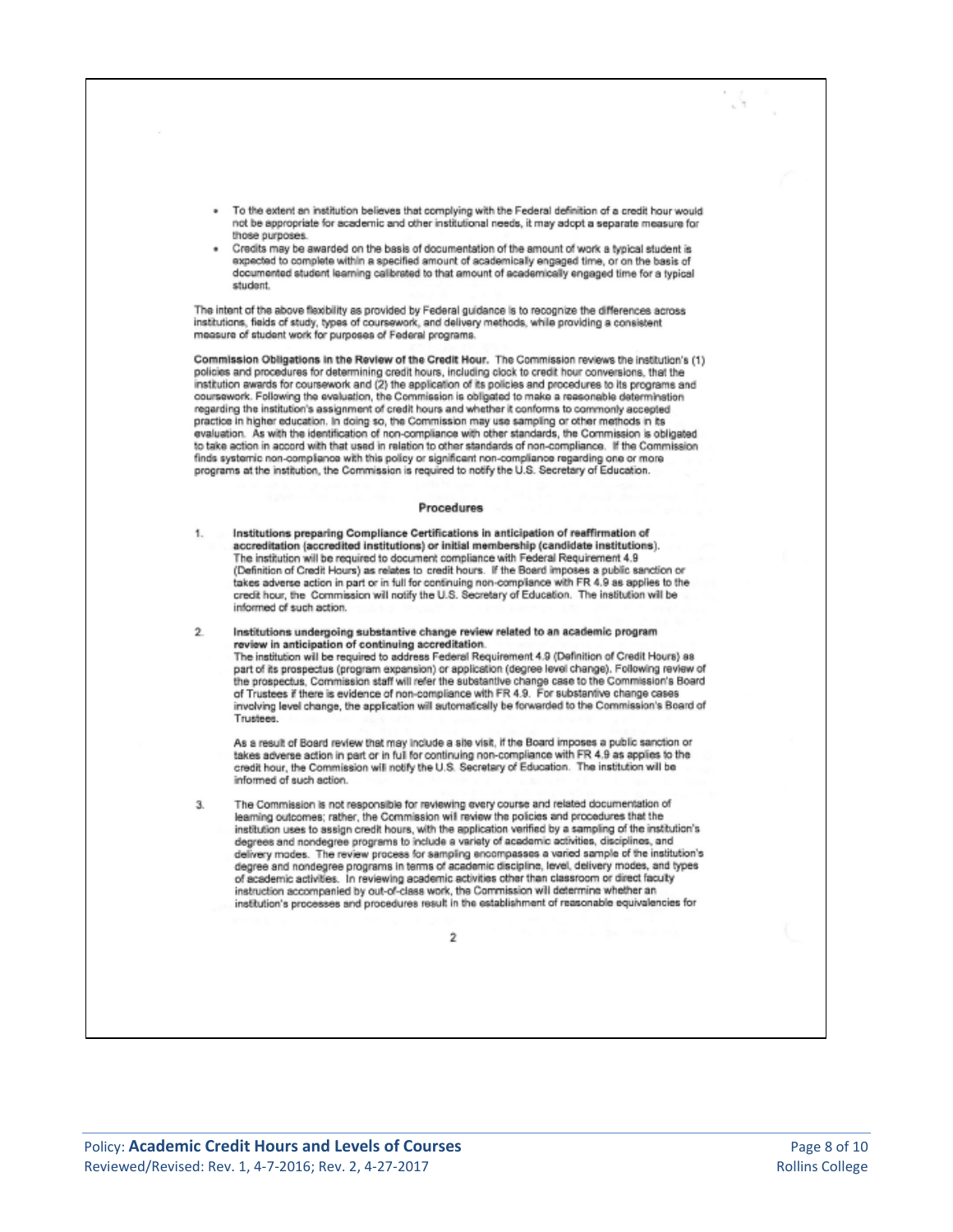$\boldsymbol{\tau}$ the amount of academic work described in paragraph one of the credit hour definition within the framework of acceptable institutional practices at comparable institutions of higher education for similar programs. The Commission will notify the U.S. Secretary of Education of its findings of systemic non-4. The Commission will holty the U.S. Secretary of Education of its findings of systemic non-<br>compliance with this policy or FR 4.9 or of significant non-compliance regarding one or more<br>programs at the institution only after respond to the citations and provide documentation of compliance. Comprehensive Standard 3.4.6 reads as follows: "The institution employs sound and acceptable<br>practices for determining the amount and level of credit awarded for courses, regardless of format<br>or mode of delivery." It is to 5. Document History<br>Approved: Board of Trustees, June 2011<br>Edited: January 2012 з